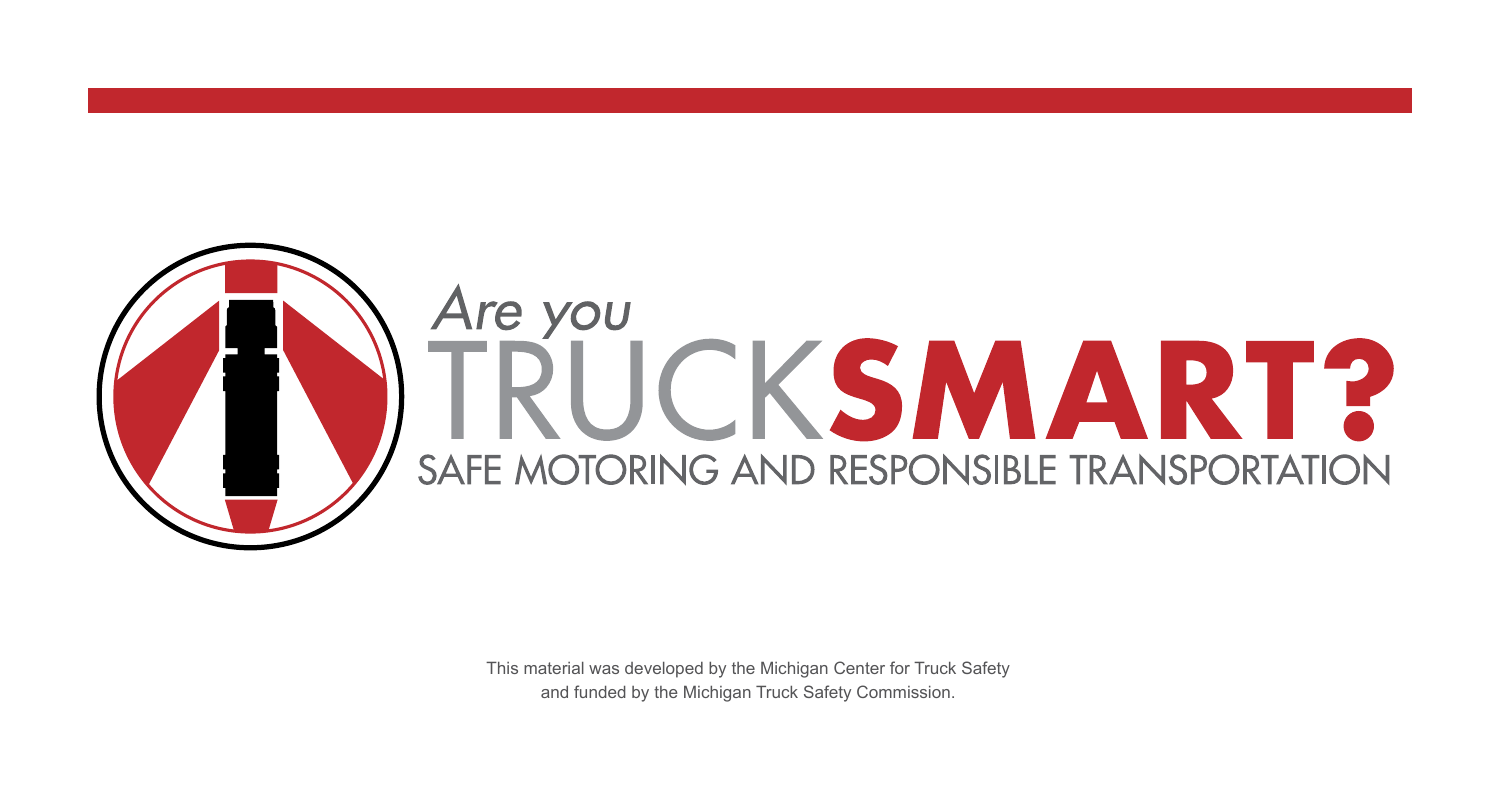NOT SO SMART: Driving in a truck's blind spots

SMART: Knowing trucks have four large blind spots: in front, in back, and to the left and right; not hanging out in the "no zones" (if you can't see the driver in the mirror, the driver can't see you)



NOT SO SMART: Following too closely (if the truck stops suddenly, it definitely will not be good for you)

SMART:

Keeping a safe distance between you and the large truck in front of you (once again, if you can't see the driver in the mir ror, that driver can't see you behind the truck)

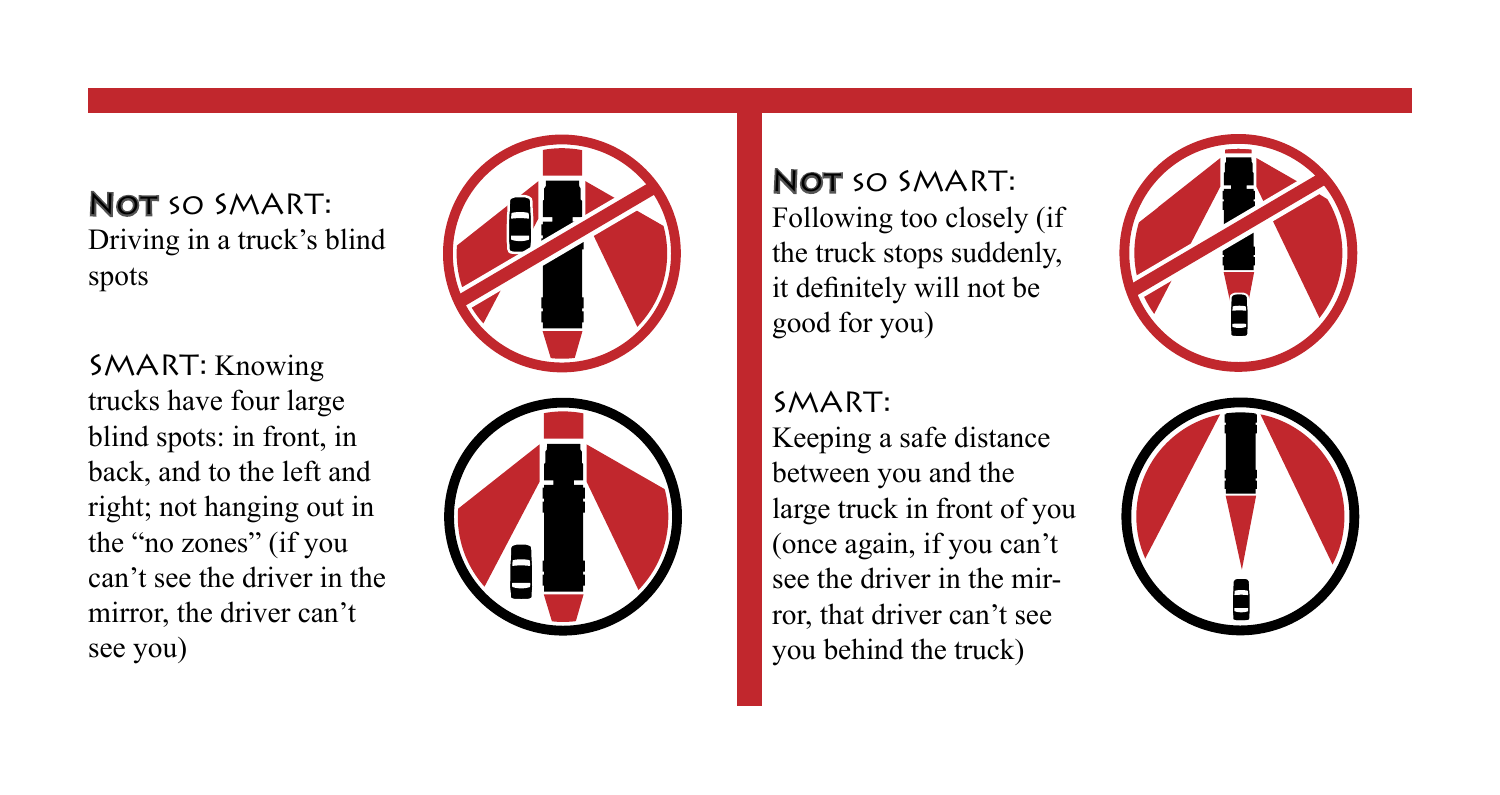NOT SO SMART: Passing a truck within one mile of your exit



## SMART:

Trucks can't slow down as quickly as cars, so either change lanes in front of the truck at a safe distance or hang back and wait.



NOT SO SMART: Sneaking between a truck and the curb while the truck is making a right turn



SMART:

Avoid the "squeeze play." Stay back, giving a truck plenty of room to make a right turn.

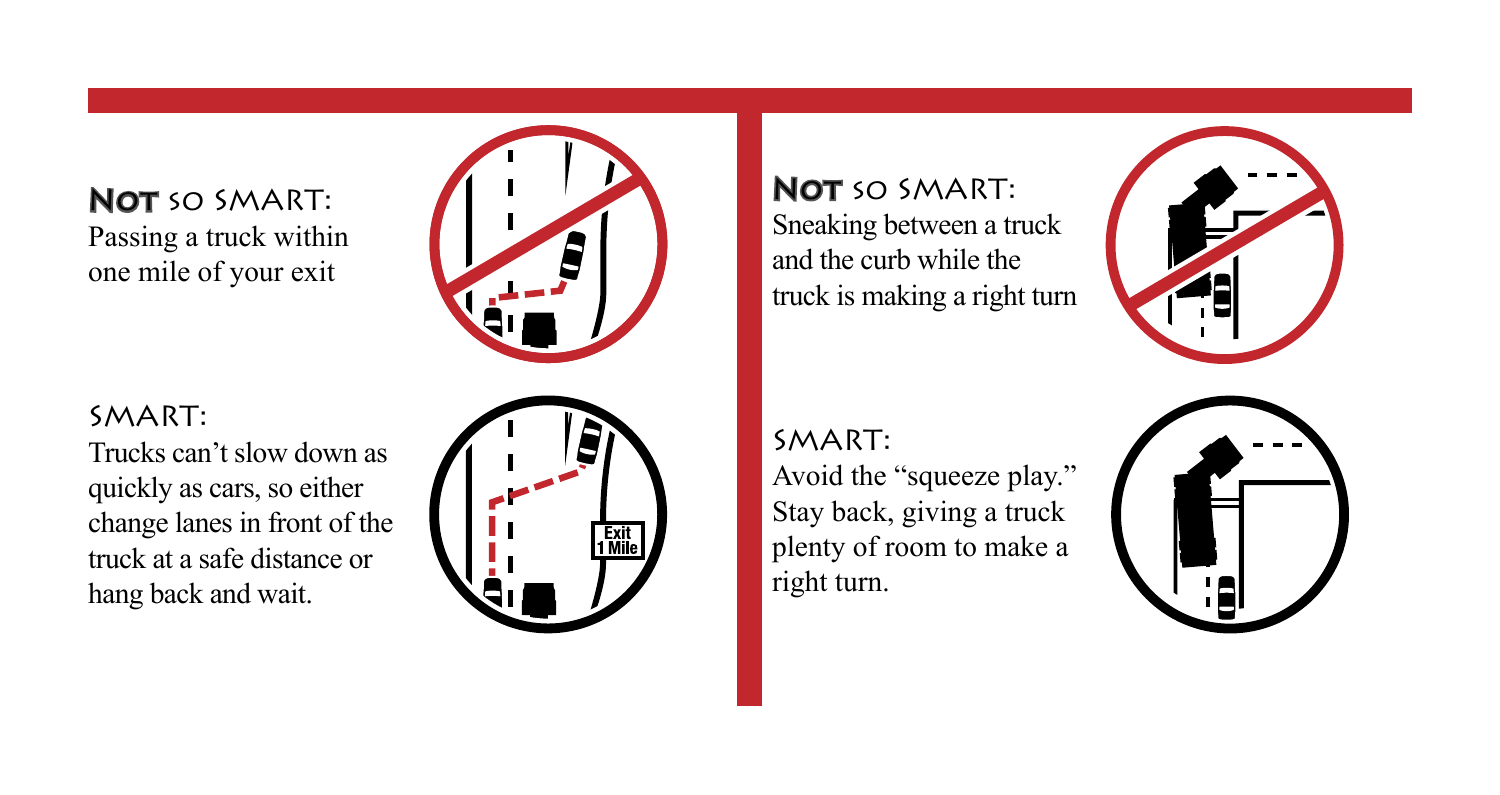NOT SO SMART: Stopping over the white stopping lines at inter sections



SMART:

Stopping behind the white stopping lines, giving large vehicles plenty of room to make turns at intersections



NOT SO SMART: Expecting a truck to move out of your way when merging onto the highway

SMART: Knowing that merging traffic must yield when merging onto the highway; so pick your spot, adjust your speed appropriately and go with the flow



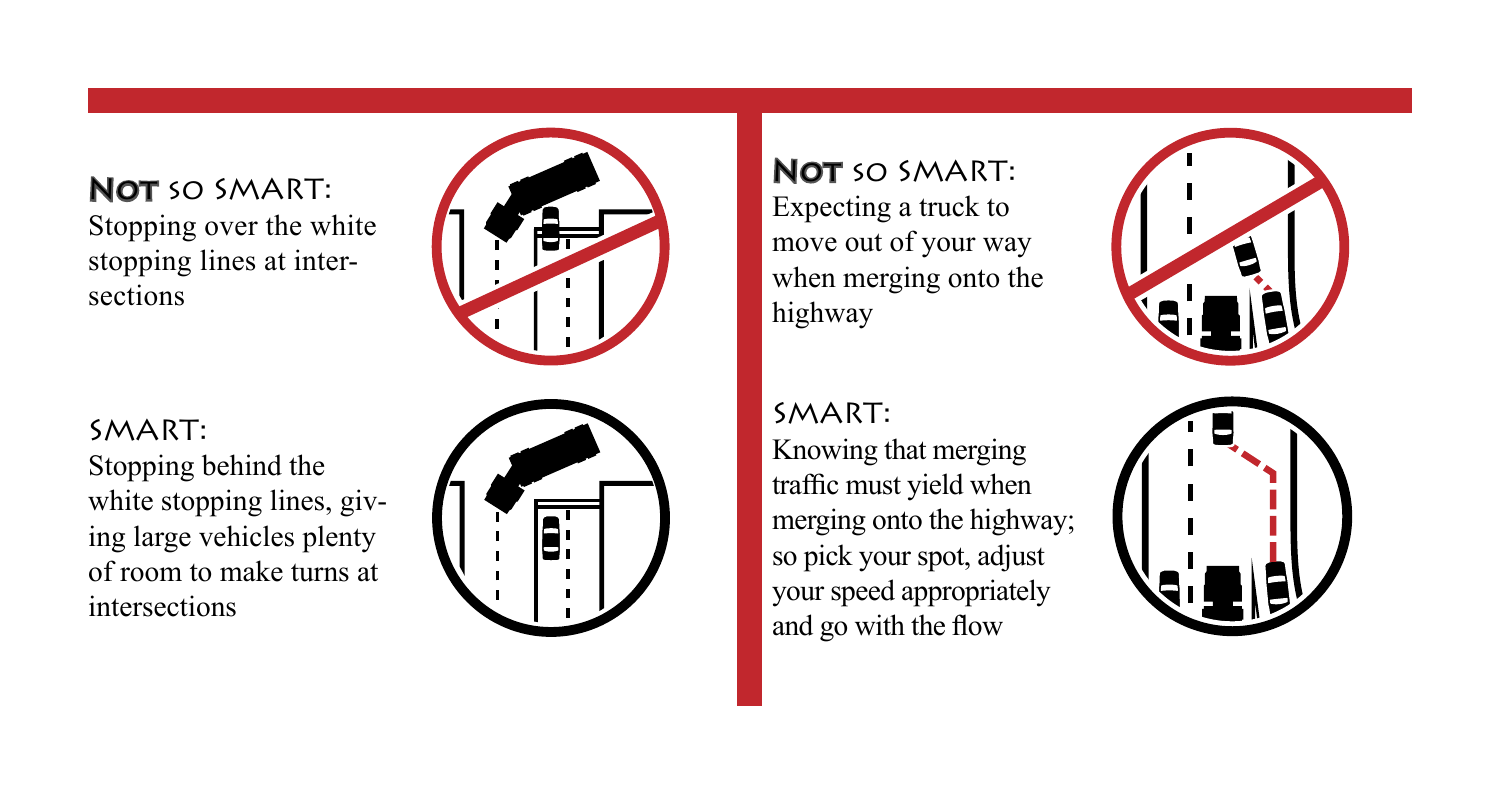NOT SO SMART: Thinking that fatigue is only a problem for "over-theroad" truck drivers

## NOT SO SMART:

Thinking that safety is the responsibility of other drivers

## SMART:

Practicing the 10 steps for responsible driving because safety is all about YOU:

- 1. YOU should plan your route
- 2. YOU should maintain your vehicle
- 3. YOU should focus your attention

## SMART:

Knowing that everyone gets fatigued; if you feel tired, you are fatigued

- 4. YOU should minimize your distractions
- 5. YOU should know your surroundings
- 6. YOU should share your space
- 7. YOU should watch your speed
- 8. YOU should keep your distance
- 9. YOU should signal your intentions early
- 10. YOU should always wear your safety belt